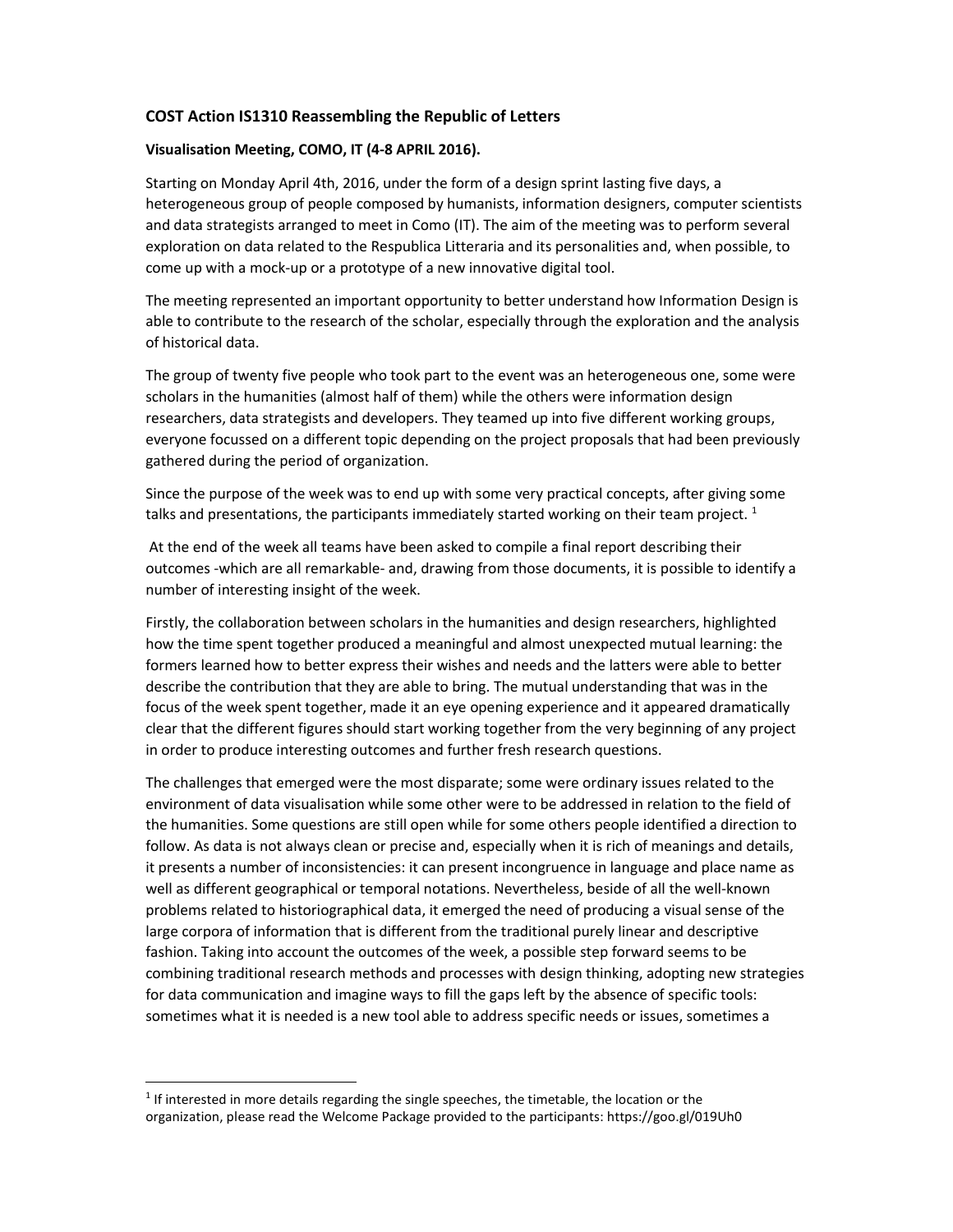knowledge in the field of visualisation can resolve the gap between humanities and technologies, using for instance cartograms instead of regular geographical maps.

Those considerations connect directly to the finding that data is not just an amount of information to be blindly worked on, but that it is important to consider with care what this data means on a humanistic point of view.

After the meeting the participants expressed a number of possible further steps for their research. They are looking to a wider range of different aspects like practices related to the design and the importance of the iterative path connected to them, the development of a tailored visual language, the importance of a continuous redefinition of needs and research questions and the communication of findings to a broader audience.

#### **Projects documentation**

Project 1

## **Seeing Echoes: visualizing text reuse in correspondence**

Team Members: Sinai Rusinek (Project Leader), Tommaso Elli, Giovanni Moretti, Ludovica Marinucci Keywords: Correspondence network, Graphs, Text reuse, formulae in letters Read the report: https://goo.gl/jI9Y53

Project 2

## **International Lives and National Biographies: Visualisation Against the Grain**

Team Members: Christopher Warren (Project Leader), Meliha Handzic, Michele Mauri, Daniele Ciminieri

Keywords: Biography, internationalism, text-mining, life-writing, prosopography, geography, profession

Read the report: https://goo.gl/mH9sdz

Project 3

#### **VIA - Virtual Itineraries of Academics: exploring early modern academic travel culture**

Team Members: Mikkel Munthe Jensen, Gabriele Colombo, Marco Quaggiotto, Joëlle Weis Keywords: Travels, Early Modern, Republic of Letters, Academic Culture, Academia, Universities, Scholars, Intellectual Geography, Intellectual History, History of Science Read the report: https://goo.gl/SWo8HS

## Project 4

## **PHILUS**

Team Members: Guy Lazure (project leader), Ángeles Briones, Michele Invernizzi, Alex Butterworth, Cal Murgu, Margherita Parigini

Keywords: Republic of Letters, Spain, Books, Libraries, Correspondence, Prohibited, Inquisition, Index, Visualisation, Classification, Confessional, Publisher, Humanist, Iberia, Transnational, Index Librorum Prohibitorum, Hernando Colón, Benito Arias Montano, Juan de Mal Lara, Pedro Vélez de Guevara, Ambrosio de Morales

Read the report: https://goo.gl/9AXwk2

Project 5

## **Visualizing EMLO**

Team Members: Howard Hotson (project leader), Glauco Mantegari, Carlo De Gaetano, Azzurra Pini Keywords: Early-modern Letters Online, multidimensional data, exploratory analysis, interactive visualizations, DH innovation

Read the report: https://goo.gl/7WSSoo